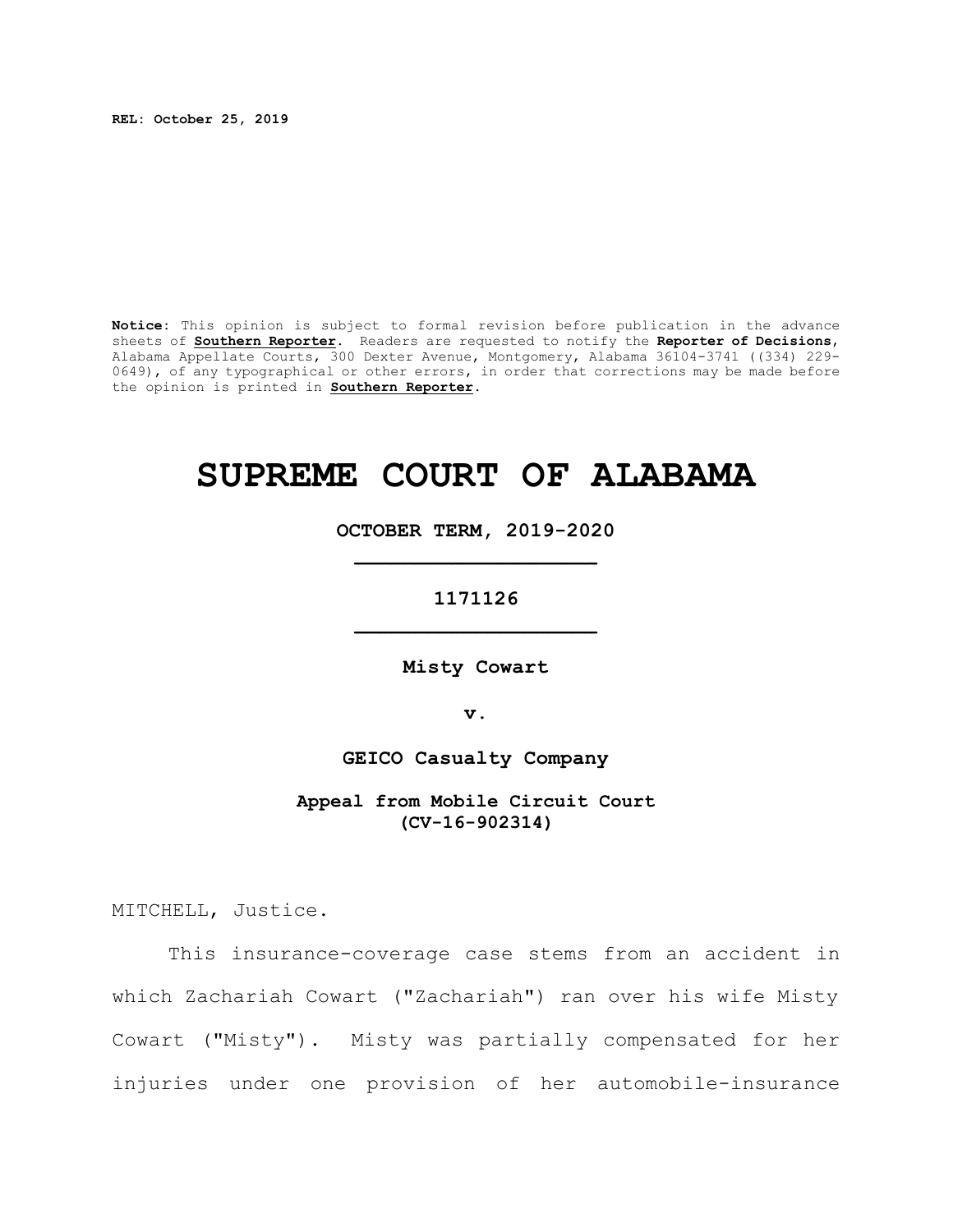policy ("the policy"), and she seeks to use the uninsuredmotorist provision of the policy to make up the difference. The trial court entered a summary judgment in favor of the insurer and upheld its denial of uninsured-motorist benefits to Misty. That judgment, however, is not supported by the language of the policy. For that reason, and because there are key factual questions that are unresolved, we reverse the summary judgment and remand the case for further proceedings.

## Facts and Procedural History

This case arises from an accident involving Misty and Zachariah. On November 8, 2014, after an argument broke out between the couple, Zachariah decided to leave the house by automobile, despite the fact that he was intoxicated. Zachariah was unable to locate the keys to the company car that he typically drove, so he instead took the keys to the 2013 Jeep Wrangler sport-utility vehicle ("the Jeep") typically driven by Misty. Despite Misty's protest, Zachariah started the Jeep and began to drive off. In doing so, he knocked Misty down with the vehicle and ran over her left leg, causing compound fractures to her leg and ankle. At the time of the accident, both Misty and Zachariah were named insureds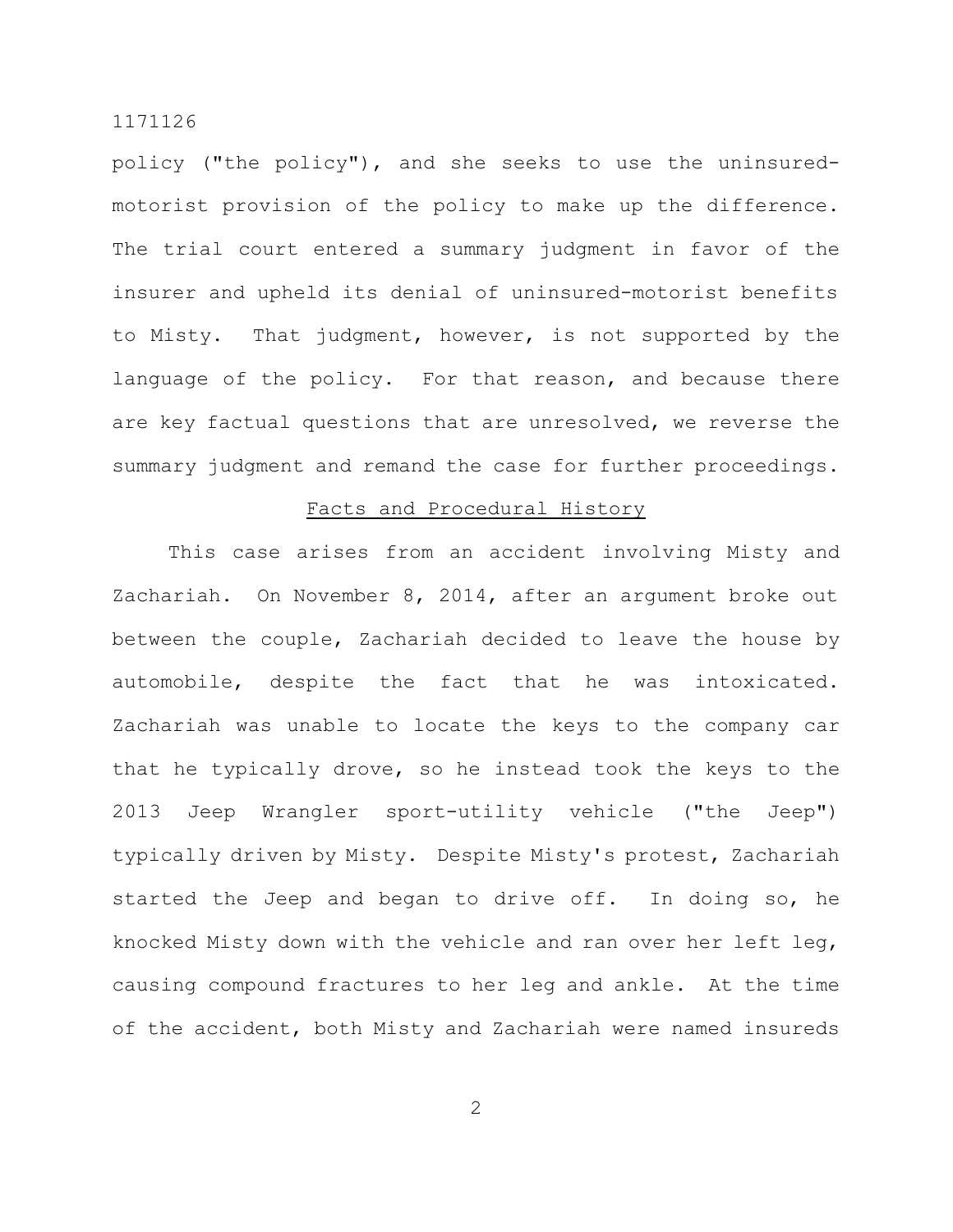under the policy, which was issued by GEICO Casualty Company ("GEICO") and covered the Jeep.

On November 2, 2016, Misty sued Zachariah in the Mobile Circuit Court alleging negligence and wantonness. She subsequently accepted a settlement from GEICO for the limits of the bodily-injury-liability provision of the policy, even though that settlement did not fully compensate her for her injuries. On October 31, 2017, the trial court granted a joint stipulation for dismissal with prejudice as to Zachariah.

Before Zachariah was dismissed from the case, Misty amended her complaint to name GEICO as a defendant and demand payment under a separate provision of the policy for uninsured-motorist coverage. On June 5, 2018, GEICO filed a motion for a summary judgment. GEICO argued that the policy specifically excluded uninsured-motorist coverage for injuries caused by the operator of an "insured auto" and that the policy definition of an "insured auto" included all vehicles listed on the declarations page, one of which was the Jeep. In support of its motion, GEICO attached a copy of the policy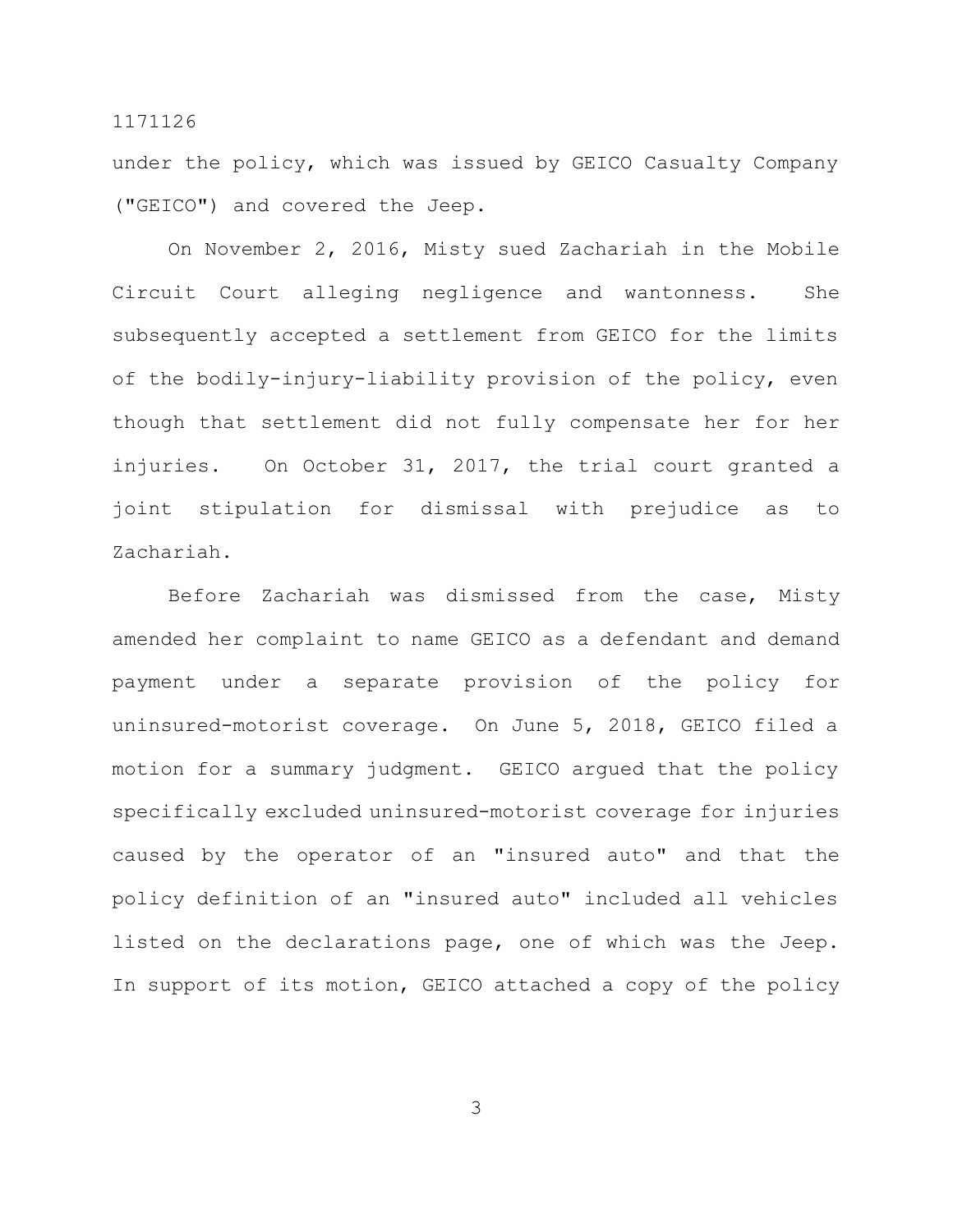and an excerpt from Misty's deposition in which she described being injured by Zachariah while he was operating the Jeep.

Misty opposed GEICO's motion for a summary judgment. In her brief, she pointed out that the policy definition of an "insured auto" excluded a vehicle being used without the permission of its owner, thus rendering such a vehicle an uninsured automobile that would be covered by the policy's uninsured-motorist provision. She submitted an affidavit stating that the Jeep had been purchased by Zachariah and given to her as a gift; that she had refinanced the Jeep, naming herself as a co-borrower; that she made the monthly loan payments for the vehicle after it was refinanced; that there was a clear understanding between her and Zachariah that the Jeep was her vehicle; that she was the sole and exclusive driver of the Jeep; and that Zachariah did not have a key to the Jeep. The affidavit also stated that Zachariah had taken the Jeep without her permission at the time of the accident. Misty submitted copies of the refinancing documents referred to in the affidavit, as well as excerpts from Zachariah's testimony in their March 5, 2015, divorce proceeding as evidence that she was the owner of the Jeep and that Zachariah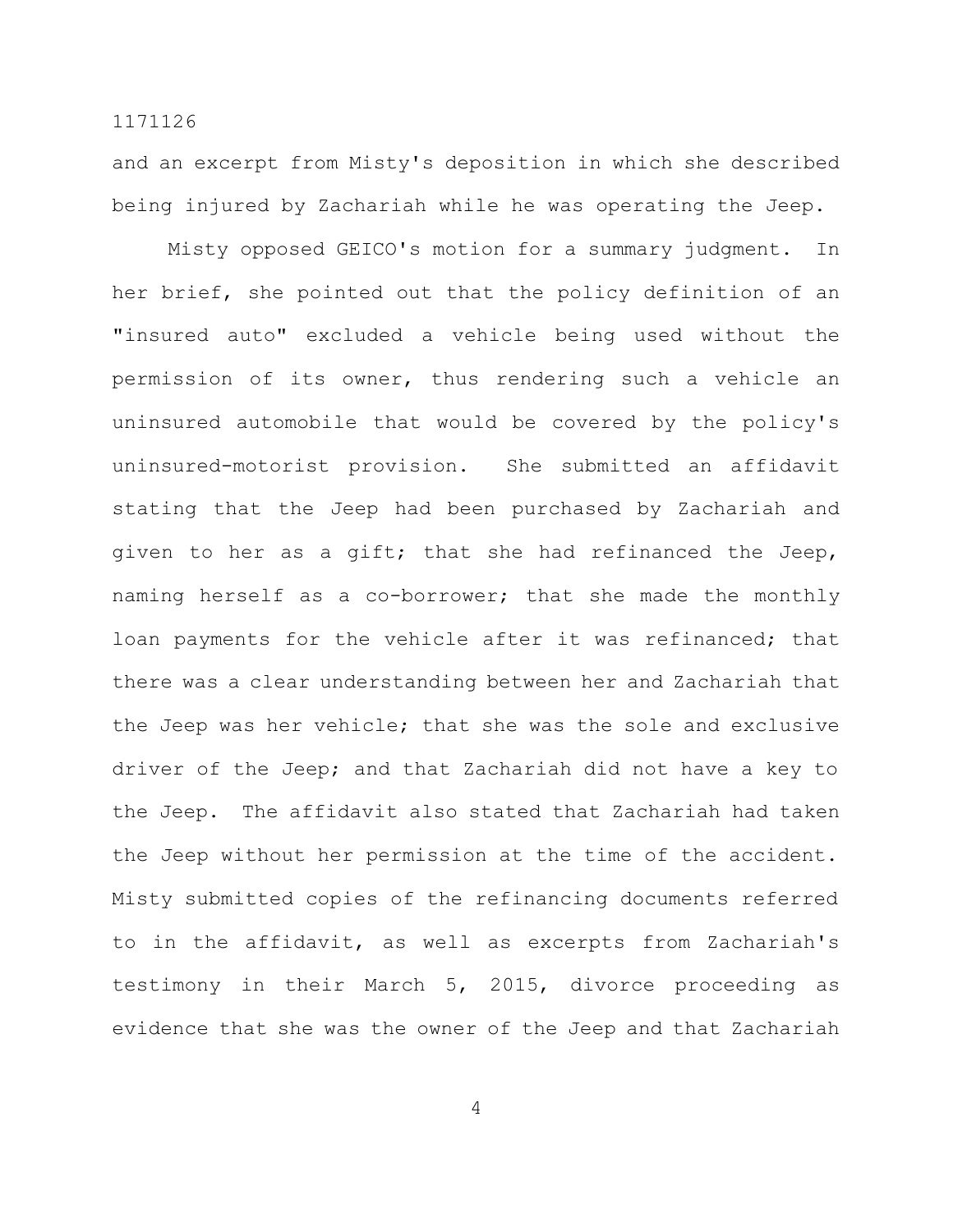was using it without her permission at the time of the accident. Because she allegedly owned the Jeep and because Zachariah had allegedly used the Jeep without her permission, she argued that the Jeep was an "uninsured auto" under the policy and that she was therefore entitled to compensation under the uninsured-motorist-coverage provision.

In response to Misty's opposition, GEICO argued that because Misty was married to Zachariah when he purchased the Jeep and at the time of the accident, the Jeep was marital property. GEICO argued that because Zachariah had an ownership interest in the vehicle, he did not legally have to obtain Misty's permission before using the vehicle. Accordingly, GEICO argued, the Jeep did not fall within the unpermitted-use exception to the "insured auto" definition in the policy, making the Jeep an "insured auto" that was not covered under the uninsured-motorist provision.

On July 24, 2018, the trial court granted GEICO's motion for a summary judgment on the ground that the Jeep fell within the definition of "insured auto" in the policy. Misty appealed.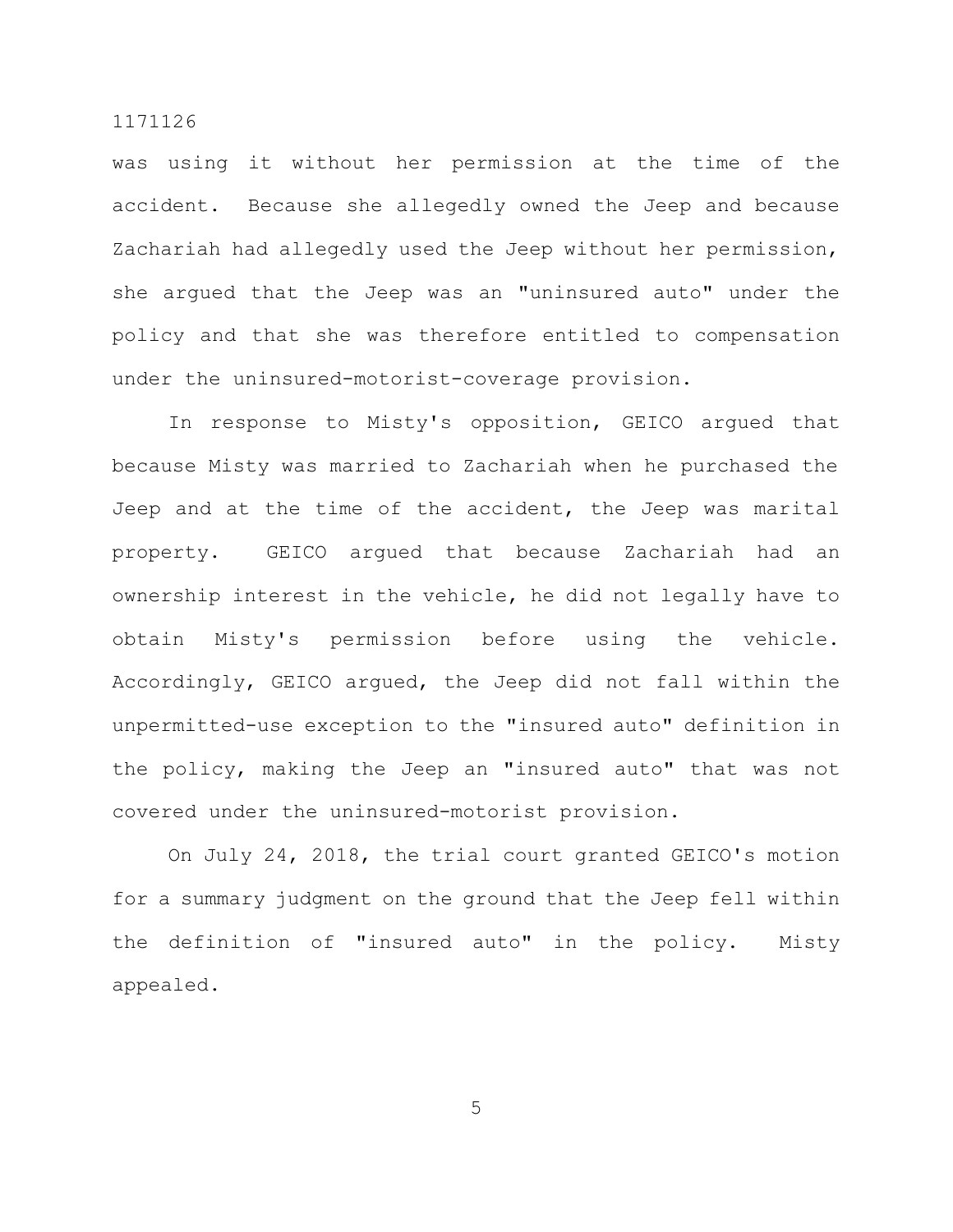#### Standard of Review

Misty seeks reversal of the summary judgment in favor of GEICO. We review a summary judgment under the following standard:

"[When a party] appeals from a summary judgment, our review is de novo. EBSCO Indus., Inc. v. Royal Ins. Co. of America, 775 So. 2d 128 (Ala. 2000). We apply the same standard of review the trial court used in determining whether the evidence presented to the trial court created a genuine issue of material fact. Jefferson County Comm'n v. ECO Preservation Services, L.L.C., 788 So. 2d 121 (Ala. 2000) (quoting Bussey v. John Deere Co., 531 So. 2d 860, 862 (Ala. 1988)). Once a party moving for a summary judgment establishes that no genuine issue of material fact exists, the burden shifts to the nonmovant to present substantial evidence creating a genuine issue of material fact. Bass v. SouthTrust Bank of Baldwin County, 538 So. 2d 794, 797–98 (Ala. 1989). 'Substantial evidence' is 'evidence of such weight and quality that fair-minded persons in the exercise of impartial judgment can reasonably infer the existence of the fact sought to be proved.' West v. Founders Life Assur. Co. of Florida, 547 So. 2d 870, 871 (Ala. 1989). In reviewing a summary judgment, we view the evidence in the light most favorable to the nonmovant and entertain such reasonable inferences as the jury would have been free to draw. Jefferson County Comm'n v. ECO Preservation Servs., L.L.C., supra (citing Renfro v. Georgia Power Co., 604 So. 2d 408 (Ala. 1992))."

Nationwide Prop. & Cas. Ins. Co. v. DPF Architects, P.C., 792

So. 2d 369, 372 (Ala. 2000).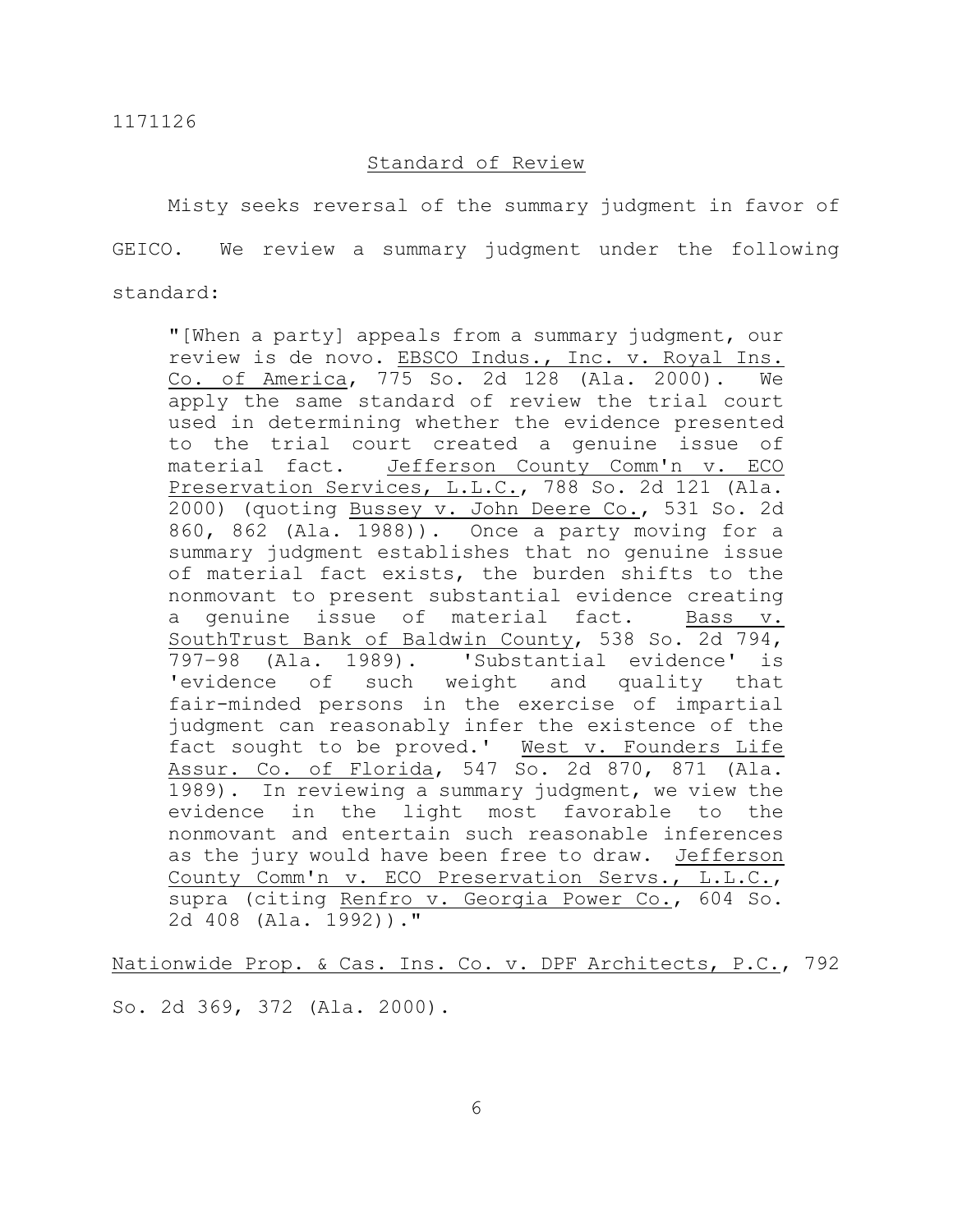## Analysis

We analyze this appeal in two parts. First, we interpret the language of the policy. Second, we determine whether Misty has presented sufficient evidence to create genuine issues of material fact regarding whether she was the sole owner of the Jeep and whether she denied Zachariah permission to use the vehicle at the time of the accident.

## A. Interpretation of Policy Language

We adhere to the following principles of construction when we interpret an insurance contract:

"'The law of this state regarding the construction of insurance policies is well settled and clear. "The contract of insurance will be construed strictly against the insurer and liberally in favor of the insured [citations omitted.] ...." ... Exceptions to coverage in a policy of insurance must be interpreted as narrowly as possible in order to provide maximum coverage of the insured. Employers Insurance Co. of Alabama, Inc. v. Jeff Gin Co., 378 So. 2d 693 (Ala. 1979); Westchester Fire Insurance Co. v. Barnett Millworks, Inc., 364 So. 2d 1137 (Ala. 1978); Life Insurance Co. of Georgia v. Miller, 292 Ala. 525, 296 So. 2d 900, on remand 53 Ala. App. 741, 296 So. 2d 907 (1974); see Booker T. Washington Burial Ins. Co. v. Williams, 27 Ala. App. 393, 173 So. 269 (1937). Finally, the provisions in an automobile liability policy are to be construed liberally in favor of the insured. United States Fidelity & Guaranty Co. v. Baker, 24 Ala. App. 274, 134 So. 894, cert. denied, 223 Ala. 172, 134 So. 896 (1931).'"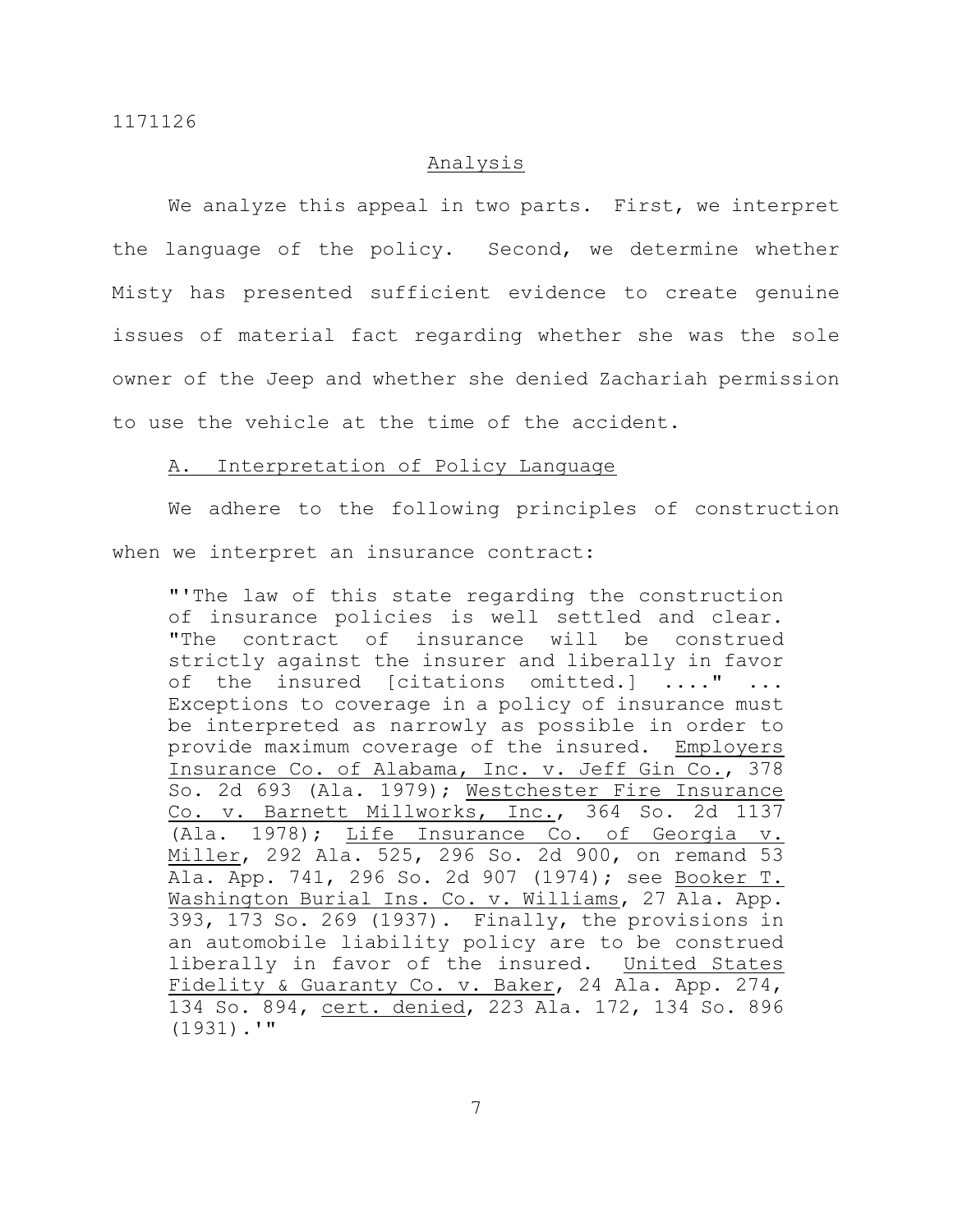Hall v. State Farm Mut. Auto. Ins. Co., 514 So. 2d 853, 856–57 (Ala. 1987) (quoting Cotton States Mut. Ins. Co. v. Michalic, 443 So. 2d 927, 930 (Ala. 1983), overruled on other grounds by Holt v. State Farm Mut. Auto. Ins. Co., 507 So. 2d 388 (Ala. 1986)). In doing so, we strive to "give insurance policies a plain meaning construction." Ho Bros. Rest. v. Aetna Cas. & Sur. Co., 492 So. 2d 603, 605 (Ala. 1986). We further recognize that "[a]n insurance policy must be read as a whole. The provisions of the policy cannot be read in isolation, but, instead, each provision must be read in context with all other provisions." Allstate Ins. Co. v. Hardnett, 763 So. 2d 963, 965 (Ala. 2000) (citing Attorneys Ins. Mut. of Alabama, Inc. v. Smith, Blocker & Lowther, P.C., 703 So. 2d 866, 870 (Ala. 1996), and Hall v. American Indem. Grp., 648 So. 2d 556 (Ala. 1994)).

The policy provides the following uninsured-motorist coverage:

"Under the Uninsured Motorist Coverage we will pay damages for bodily injury caused by accident which the insured is legally entitled to recover from the owner or operator of an uninsured auto or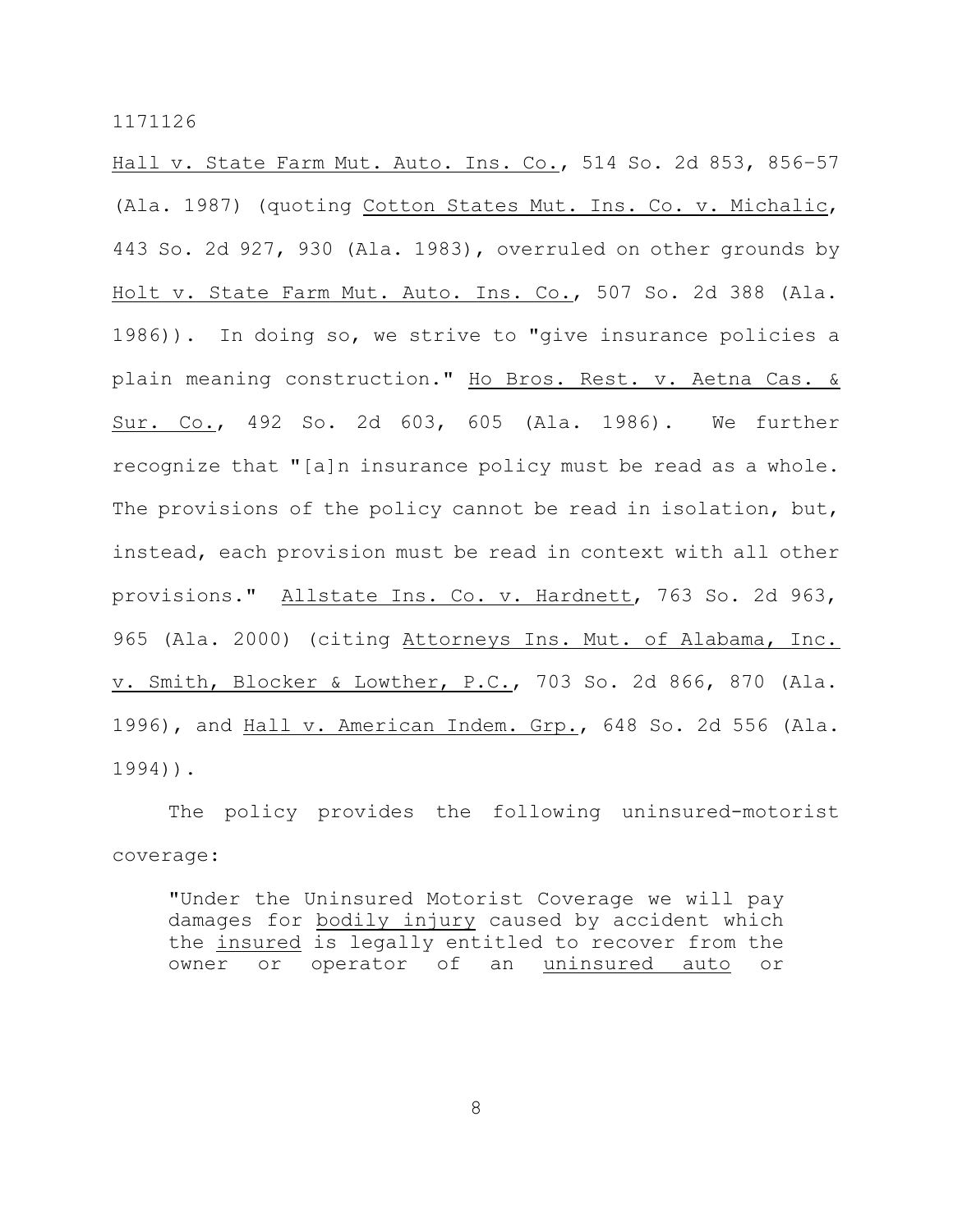hit-and-run auto arising out of the ownership, maintenance or use of that auto." $1$ 

The policy defines an "uninsured auto" in part as "an auto for which the limits of liability under all bodily injury insurance policies available to the injured person are less than the damages which the injured person is legally entitled to recover." GEICO does not dispute that the Jeep satisfies this part of the definition.

But GEICO points to the list of exclusions in the policy from the "uninsured auto" definition as support for its contention that the Jeep is ineligible for uninsured-motorist coverage:

"The term 'uninsured auto' does not include:

"(a) an insured auto;

"(b) an auto owned or operated by a self-insurer within the meaning of any motor vehicle financial responsibility law, motor carrier law or any similar law;

"(c) an auto owned by the United States of America, any other national government, a state, or a political sub-division of any such government or its agencies;

The policy indicates terms that are defined elsewhere in the policy with bold and italicized print. We have preserved this emphasis in our quotations from the policy by underlining those terms.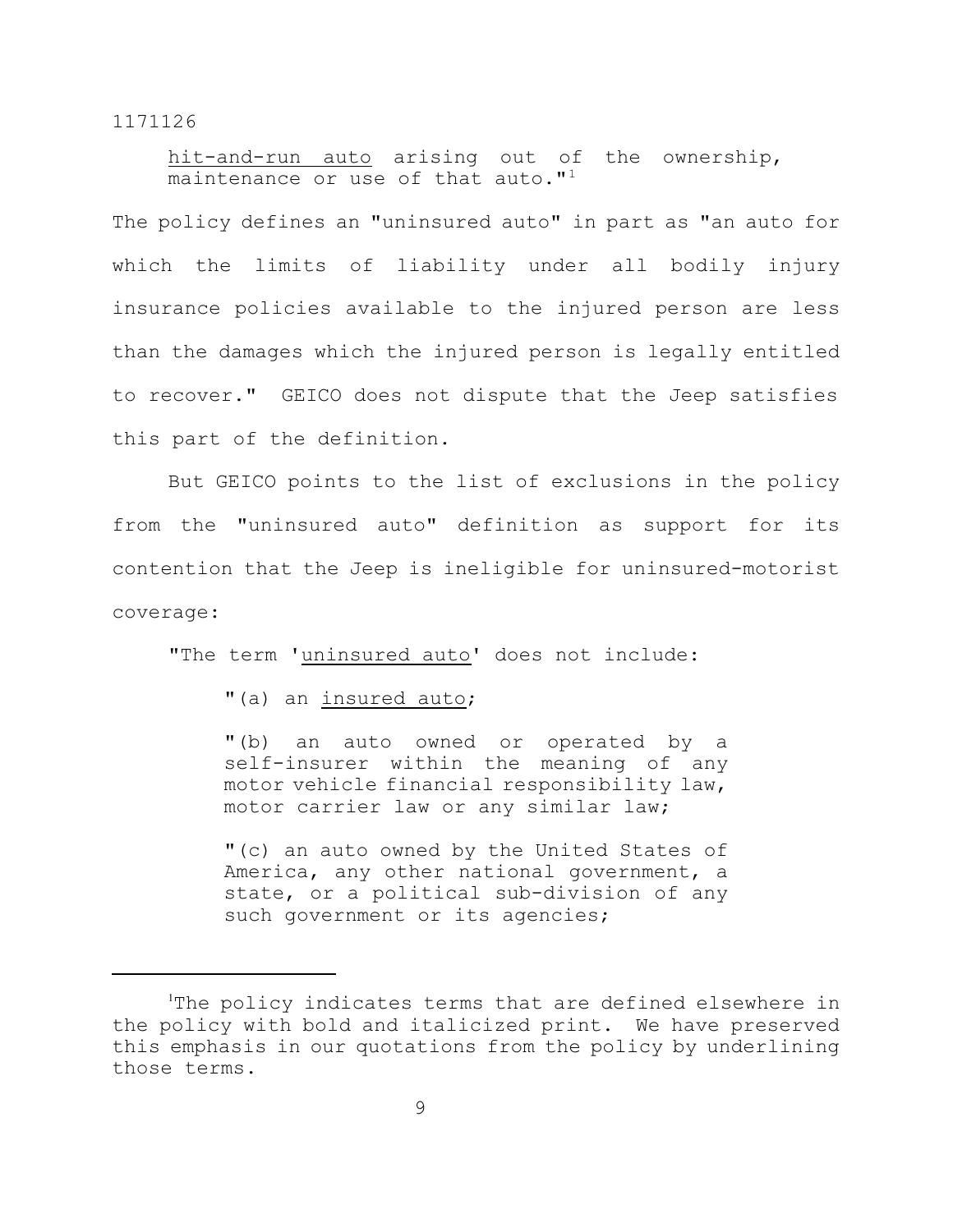"(d) a land motor vehicle or trailer operated on rails or crawler-treads or located for use as a residence or premises; or

"(e) a farm-type tractor or equipment designed for use principally off public roads, except while used upon public roads."

Because the term "uninsured auto" does not include an "insured auto," it becomes necessary to examine what constitutes an "insured auto" under the policy. The full definition of an "insured auto," along with the exclusions, is as follows:

"'Insured auto' is an auto:

"(a) described in the declarations and covered by the bodily injury liability coverage of this policy;

"(b) temporarily substituted for an insured auto when withdrawn from normal use because of its breakdown, repair, servicing, loss or destruction; or

"(c) operated by you or your spouse if a resident of the same household.

"But the term 'insured auto' does not include:

"(i) an auto used to carry passengers or goods for hire, except in a car pool;

"(ii) an auto being used without the owner's permission; or

"(iii) under subparagraphs (b) and (c) above, an auto owned by or furnished for the regular use of an insured."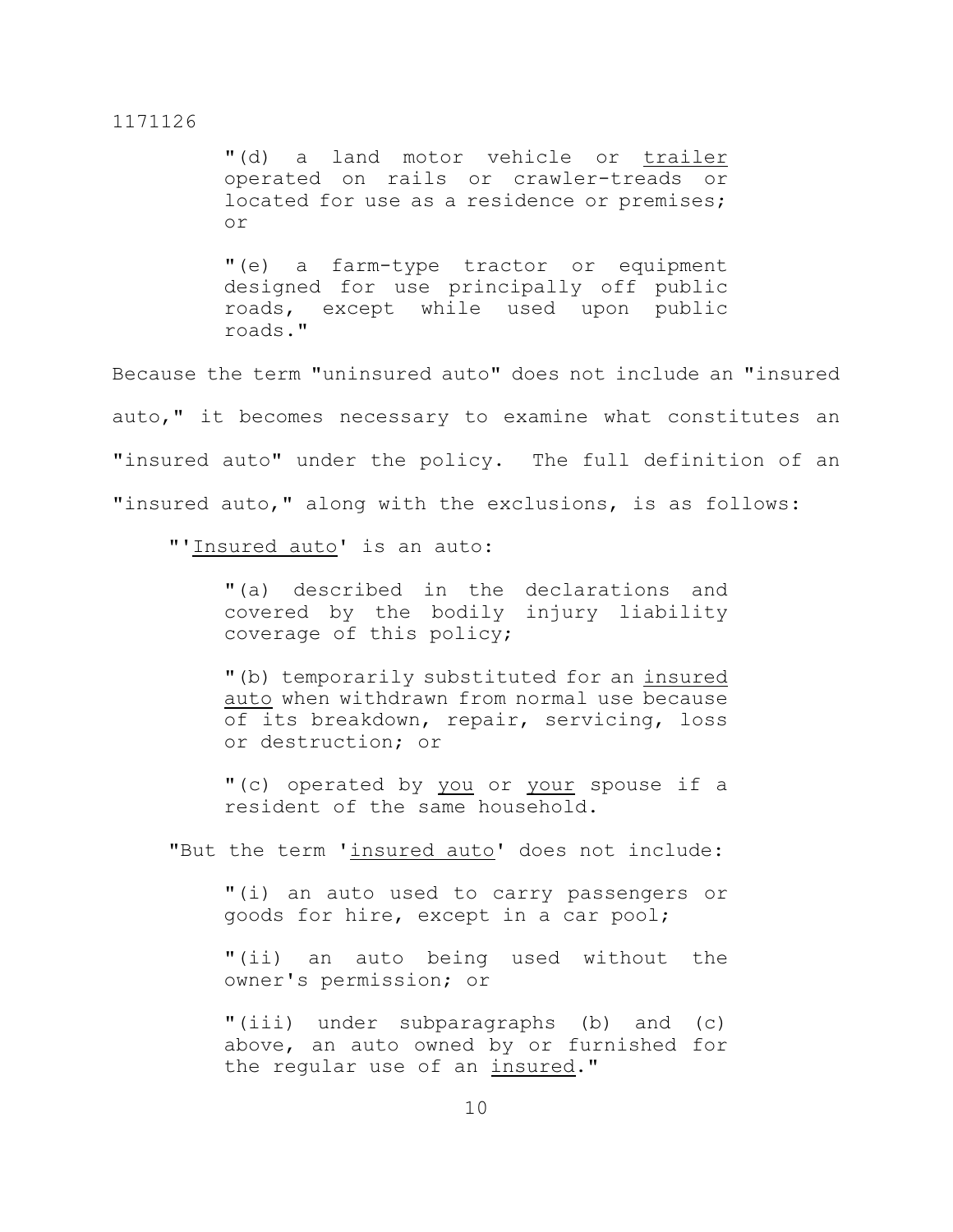Because there is no dispute that the Jeep is covered by the bodily-injury-liability provision of the policy, GEICO argues that the Jeep is an "insured auto" under subparagraph (a) above and that Misty's injuries cannot be covered by the policy's uninsured-motorist provision, regardless of who owned the Jeep at the time of the accident and regardless of whether Misty withheld permission from Zachariah to operate the Jeep at that time.

We disagree with GEICO's interpretation of the policy because it ignores the fact that the policy excludes from the definition of an "insured auto" "an auto being used without the owner's permission." Reading the policy as a whole, see Hardnett, 763 So. 2d at 965, the text clearly allows for the possibility that a vehicle otherwise considered insured by virtue of subparagraph (a) of the definition of an "insured auto" (i.e., a vehicle "described in the declarations and covered by the bodily injury liability coverage of [the] policy") may nonetheless be considered an "uninsured auto" eligible for uninsured-motorist coverage by virtue of the exclusion in subparagraph (ii) from the "insured auto" definition of "an auto being used without the owner's permission." Because the plain language of the policy does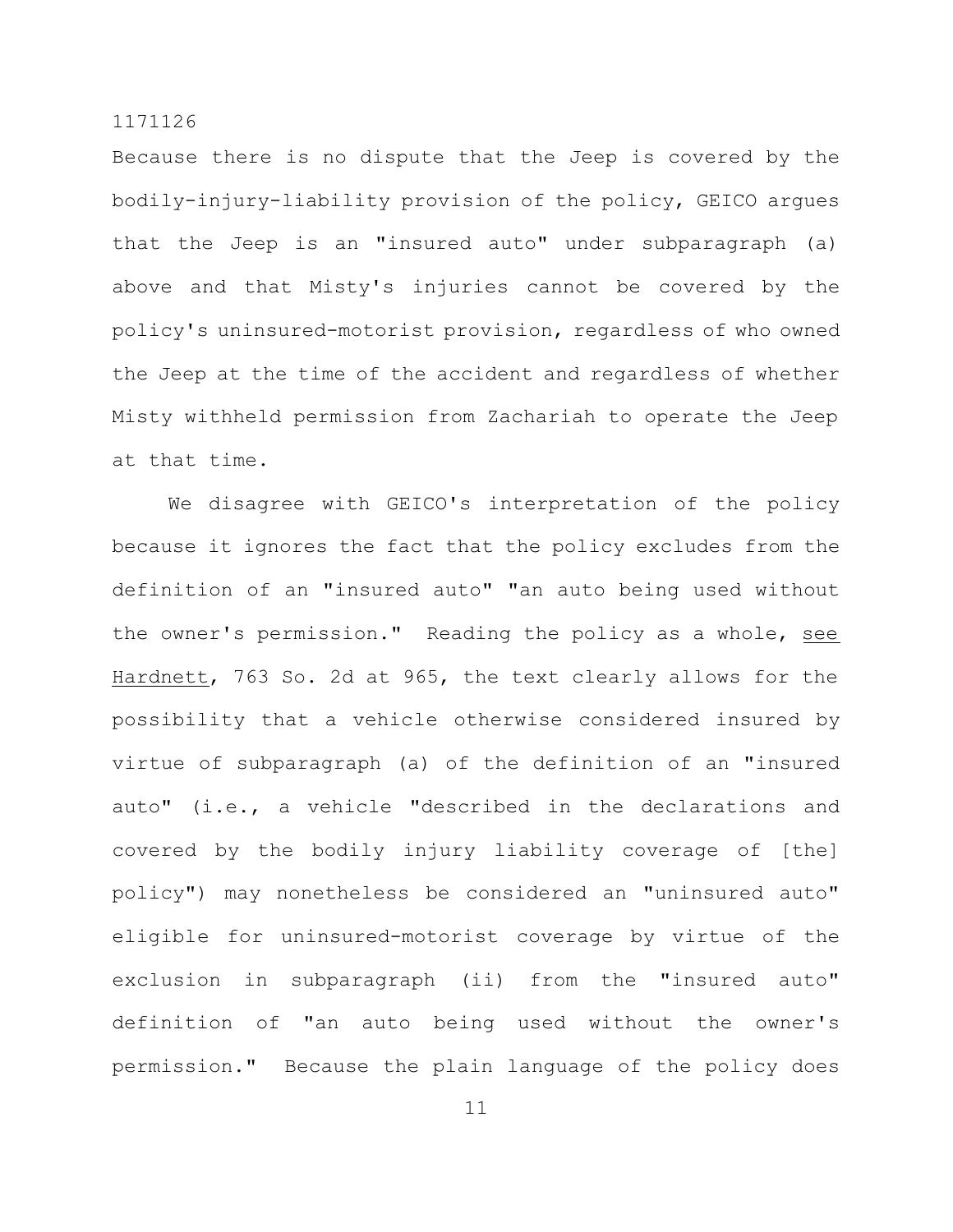not exclude from uninsured-motorist coverage a vehicle being driven without its owner's permission, the policy must be read to provide uninsured-motorist coverage in such an event.

GEICO argues that Hardnett forecloses this interpretation of the policy. That argument is incorrect. The policy at issue in Hardnett excluded from its definition of "uninsured auto" "a motor vehicle which is insured under the Liability Insurance Coverage of this policy." 763 So. 2d at 964 (emphasis added in Hardnett). Thus, the Hardnett policy directly excluded vehicles insured under other provisions of that policy from the definition of an "uninsured auto." Like the Hardnett policy, the policy at issue in this case refers to vehicles covered by other provisions in its exclusions from the definition of an "uninsured auto." But unlike Hardnett, the policy does not make a total exclusion of vehicles covered elsewhere in the policy because the definition of "insured auto" cross-referenced in the definition of "uninsured auto" does not include vehicles driven without the owner's permission. Therefore, although it is permissible under Alabama law to deny uninsured-motorist coverage to vehicles insured under other portions of a policy, the Jeep, by virtue of the exclusion, is not such a vehicle.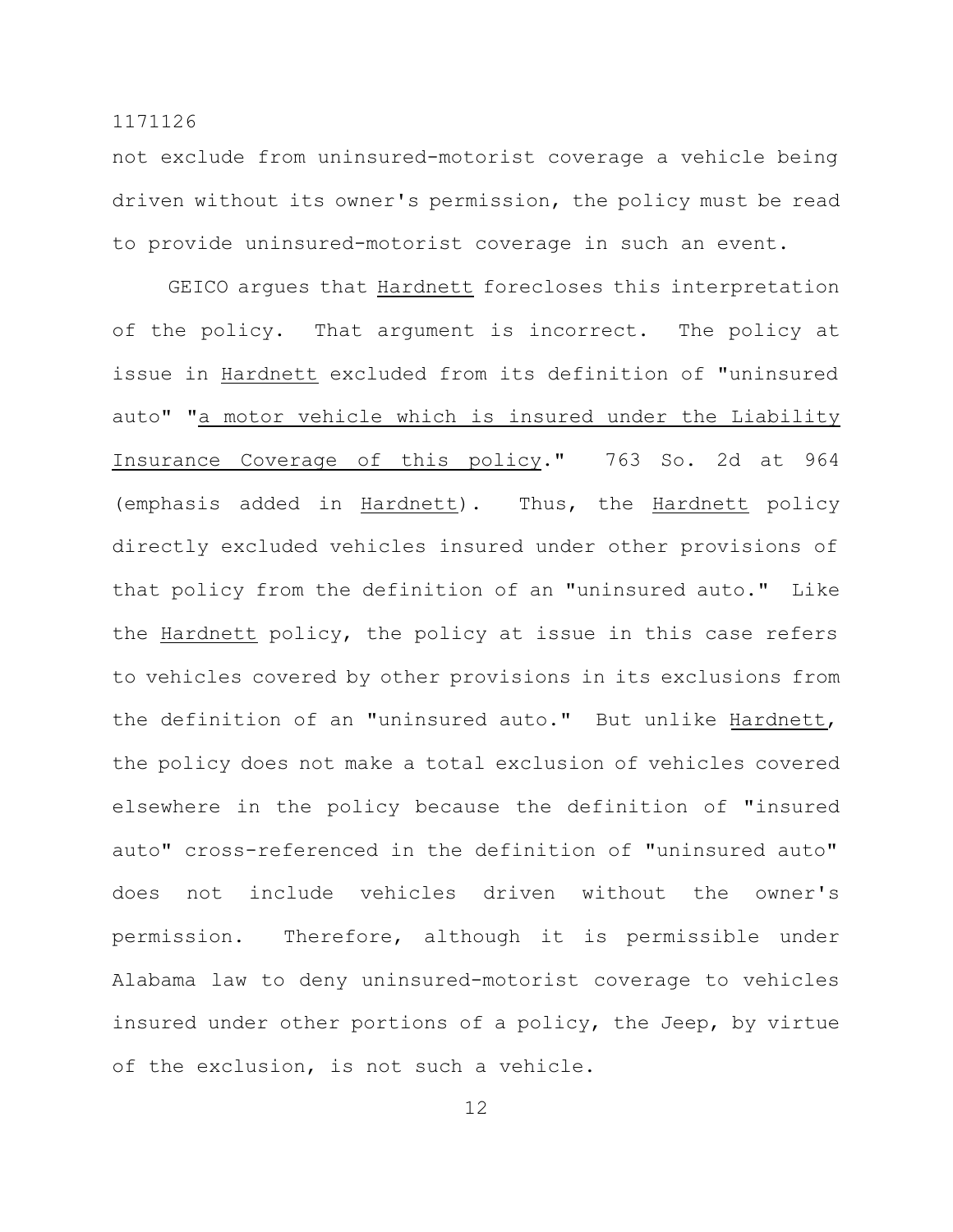## B. Ownership of the Jeep and Denial of Permission

The issue now becomes whether, on the facts of this case, the Jeep falls under one of the definitions of "uninsured auto" in the policy. That issue turns on whether Misty owned the Jeep and denied Zachariah permission to use it at the time of the accident. When the evidence is viewed in the light most favorable to Misty, there are genuine issues of material fact regarding whether Misty was the sole owner of the Jeep as the result of a previous gift from Zachariah and whether she had denied him permission to use the Jeep at the time of the accident.

# 1. Ownership

Misty argues that she was the sole owner of the Jeep because it was given to her as a gift by Zachariah. The elements of a valid inter vivos gift under Alabama law are:

"1) An intention to give and surrender title to, and dominion over, the property;

"2) Delivery of the property to the donee; and

"3) Acceptance by the donee."

Dial v. Dial, 603 So. 2d 1020, 1022 (Ala. 1992) (citing First Alabama Bank of Montgomery v. Adams, 382 So. 2d 1104, 1110 (Ala. 1980), and Garrison v. Grayson, 284 Ala. 247, 224 So. 2d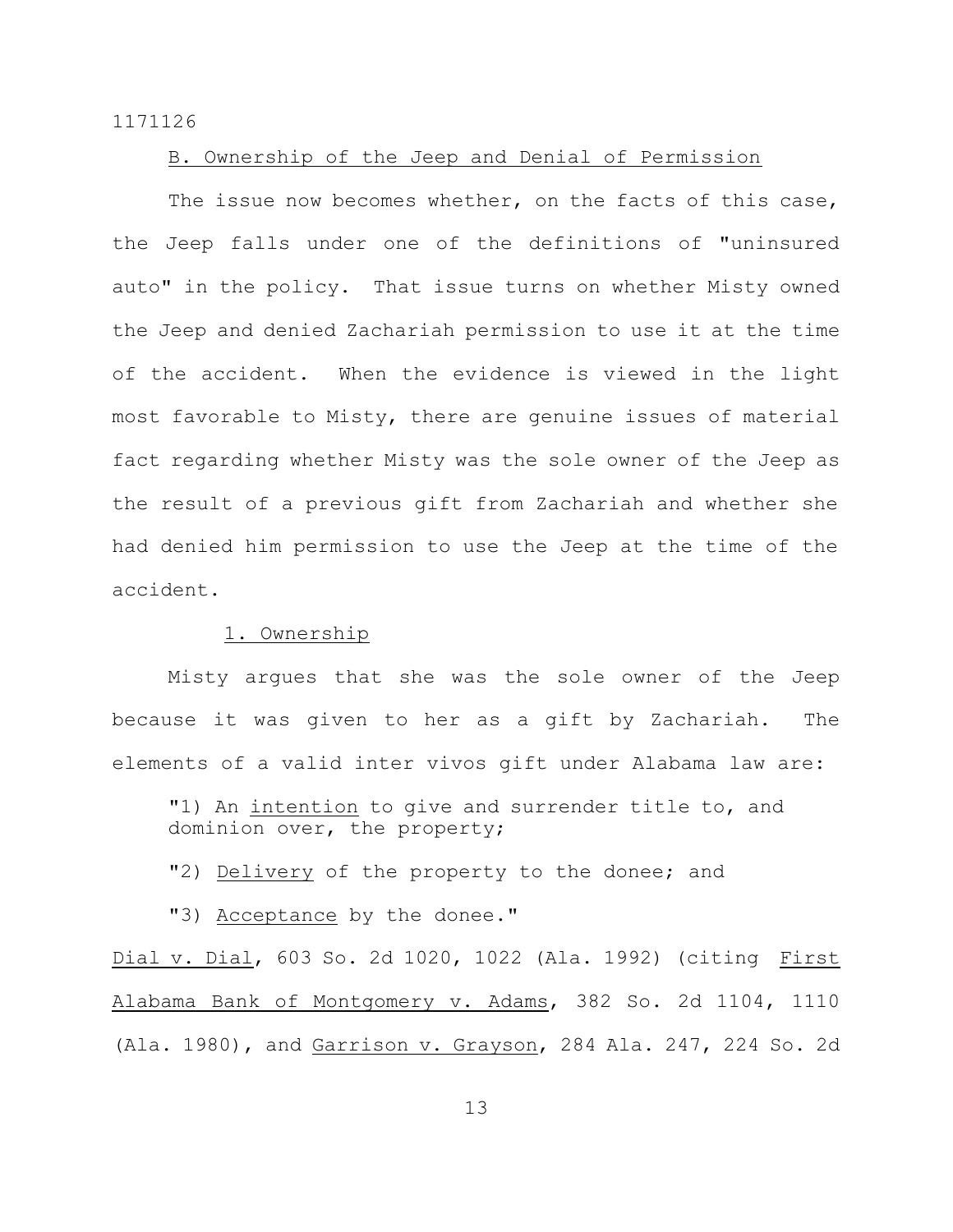606 (1969)). "The existence of an intention to give is to be determined from a consideration of the conduct and declarations of the alleged donor and the relationship and circumstances of the parties." Garrison, 284 Ala. at 249, 224 So. 2d at 608 (citing Jennings v. Jennings, 250 Ala. 130, 33 So. 2d 251 (1947), and Bowline v. Cox, 248 Ala. 55, 26 So. 2d 574 (1946)).

Misty submitted substantial evidence that Zachariah intended to give her the Jeep as a gift. First, Misty's affidavit, as described above, is evidence of Zachariah's intent to give the Jeep to her. Second, in an excerpt of Zachariah's testimony from their 2015 divorce proceeding, Zachariah admitted that the Jeep was Misty's to drive:

"Q. That's the Jeep she normally drove, right?

"A. Yes, sir.

"Q. You didn't normally drive that Jeep, correct?

"A. No, sir."

Misty has also submitted substantial evidence tending to prove that she accepted the gift of the Jeep and that the Jeep was delivered to her. Misty's affidavit, the excerpts from Zachariah's divorce-proceeding testimony, and Misty's deposition testimony from this case all suggest that Misty was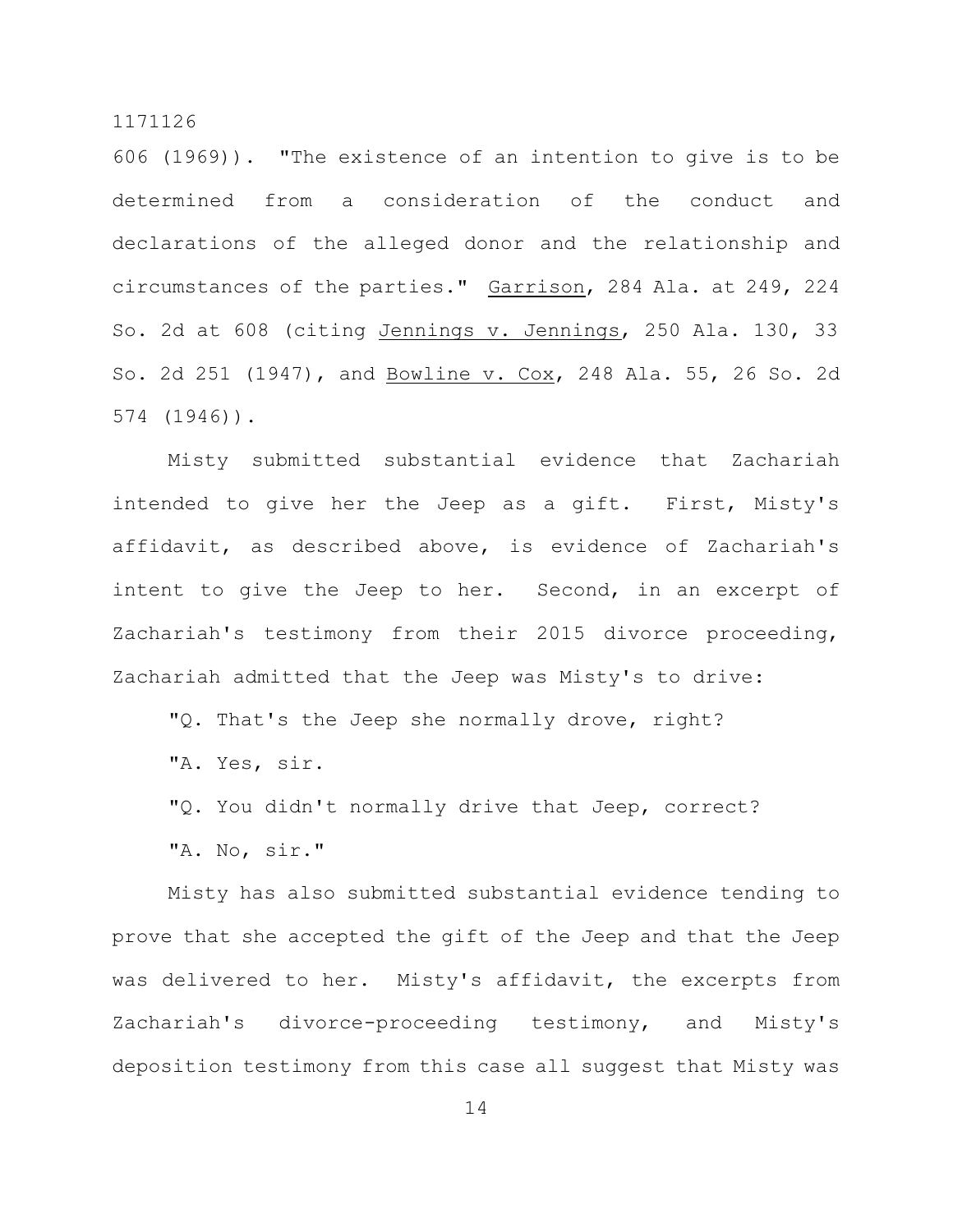in sole possession of the keys to the Jeep, a fact that strongly implies acceptance and delivery of the Jeep as a gift. A jury would be free to infer that Zachariah intended to give Misty the Jeep as a gift and that she accepted the gift and took delivery of the Jeep when she took exclusive possession of the keys.

Misty did not produce a record copy of the title to the Jeep listing her as the sole owner, but that is not fatal to her argument that Zachariah relinquished title to the Jeep by gift. Under § 32-8-39(d), Ala. Code 1975, "[a] certificate of title issued by [the Department of Revenue] is prima facie evidence of the facts appearing on it." But this presumption is not conclusive, and ownership of a vehicle can be established by evidence other than a certificate of title. See Crowley v. State Farm Mut. Auto. Ins. Co., 91 So. 2d 53, 55 (Ala. 1991). Even if Zachariah were the only person listed on the title to the Jeep, Misty has produced evidence that, if proved at trial, a jury could rely on to overcome the presumption established by a certificate of title.

GEICO argues that, "[v]is-à-vis each other, [the] parties are free to make any domestic agreements they want as to which vehicle is 'his' vehicle and which vehicle is 'her' vehicle;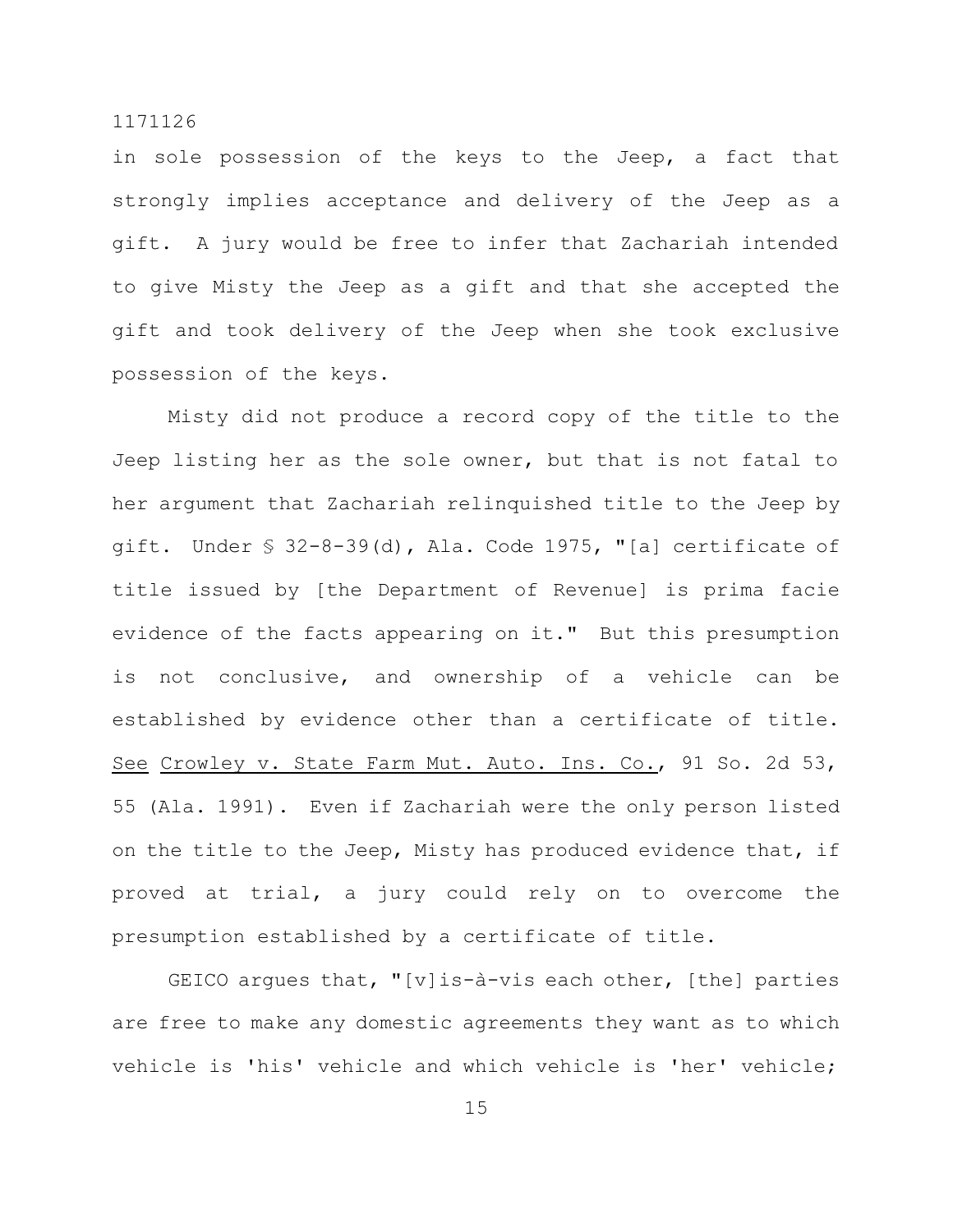however, under the law, the subject Jeep remains marital property, with each party having an undivided ownership interest in the vehicle." GEICO's brief at 16-17. GEICO's wholesale rejection of the possibility of an interspousal gift of an automobile is inconsistent with Alabama law, which has long recognized that "[a]ll property of the wife, whether acquired by descent or inheritance, or gift, devise or bequest, or by contract or conveyance, or by gift from or contract with the husband, is the separate property of the wife." § 30-4-5, Ala. Code 1975 (emphasis added); see also Pennsylvania Thresherman & Farmers' Mut. Cas. Ins. Co. v. Crapet 199 F.2d 850, 852 (5th Cir. 1952) ("The disputed issue of fact, therefore, was whether [the husband] had divested himself of all right of control by making a gift of the insured automobile to [his then wife] ...." (applying Alabama law)). Spouses, like anyone else, may transfer title to a vehicle between one another by gift. If Misty is able to prove the elements of a valid inter vivos gift under Alabama law, she is the sole owner of the Jeep. Misty has presented sufficient evidence to create a genuine issue of material fact regarding whether she became the sole owner of the Jeep after it was transferred to her by gift from Zachariah.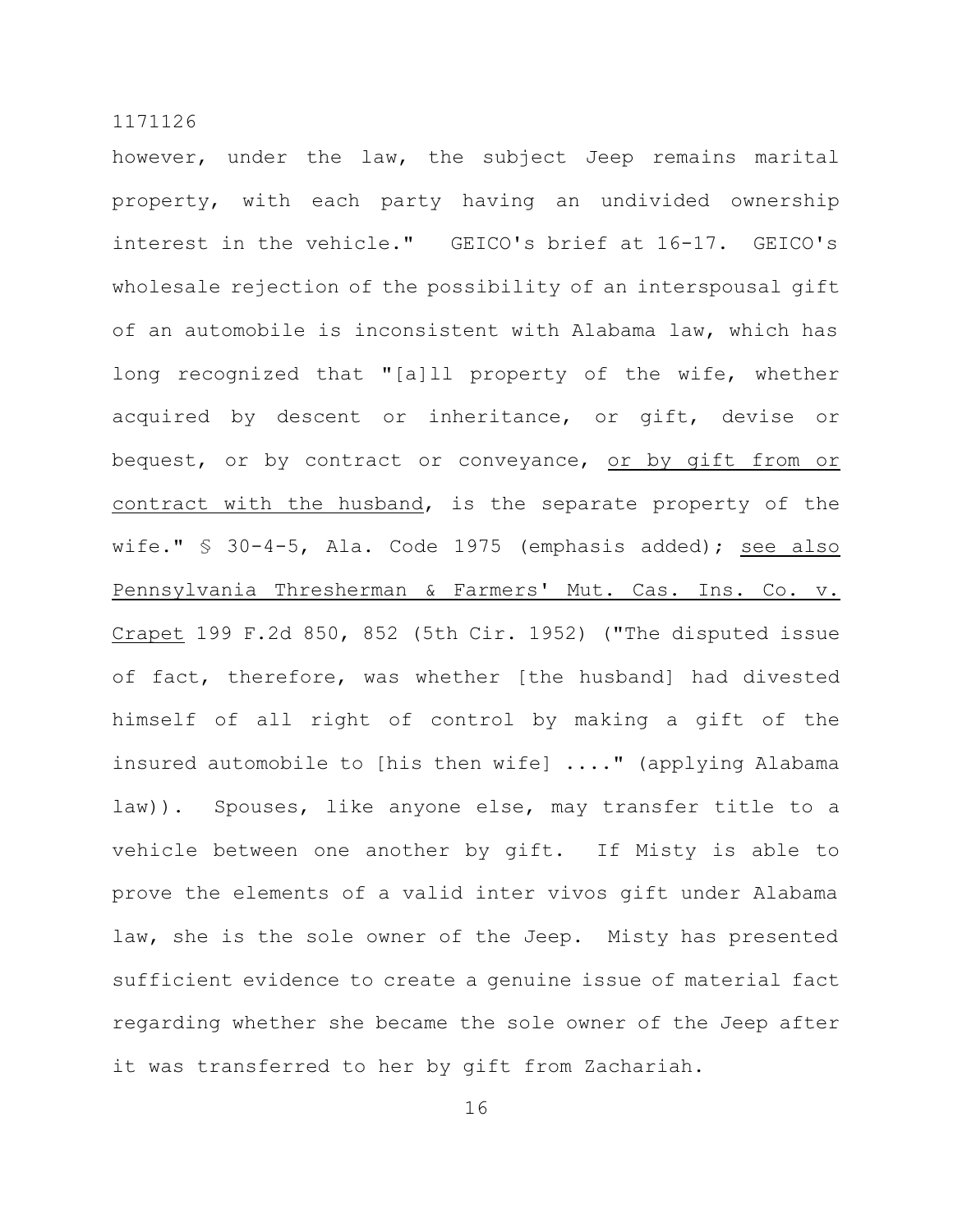## 2. Permission

The record contains undisputed evidence that Misty denied Zachariah permission to use the Jeep at the time of the accident. First, Misty testified to that fact in her affidavit. Second, she submitted the following excerpt from Zachariah's trial testimony in their 2015 divorce proceeding, which reinforces her claim that Zachariah drove the Jeep without her permission:

"I pushed her down, I held her down and said 'I'm leaving, this is getting out of control, I don't want this to happen. I'm leaving.' She was telling me the whole time 'You're not going nowhere, you're not leaving.' I did have a truck, my company pickup truck that is not mine, it's a company truck .... And I could not find my keys. I found them later two days later in the yard. All I could find was the Jeep keys, they were on the counter. I grabbed the Jeep keys, ran out the door. My dog was already right behind me. I throw'd him in the Jeep, as soon as I got in the Jeep, cranked it up, put it in drive, [and] I pushed the gas ...."

Finally, in a deposition in this case, Misty testified: "[Zachariah] tells me he's leaving. I tell him to take his truck; don't take my Jeep. He grabs the keys; he goes to get in the Jeep. I go to open the door and look at him and tell him, 'Don't take my Jeep.' And he takes off." GEICO did not contest with evidence the allegation that Misty denied Zachariah permission to use the Jeep. Accordingly, Misty